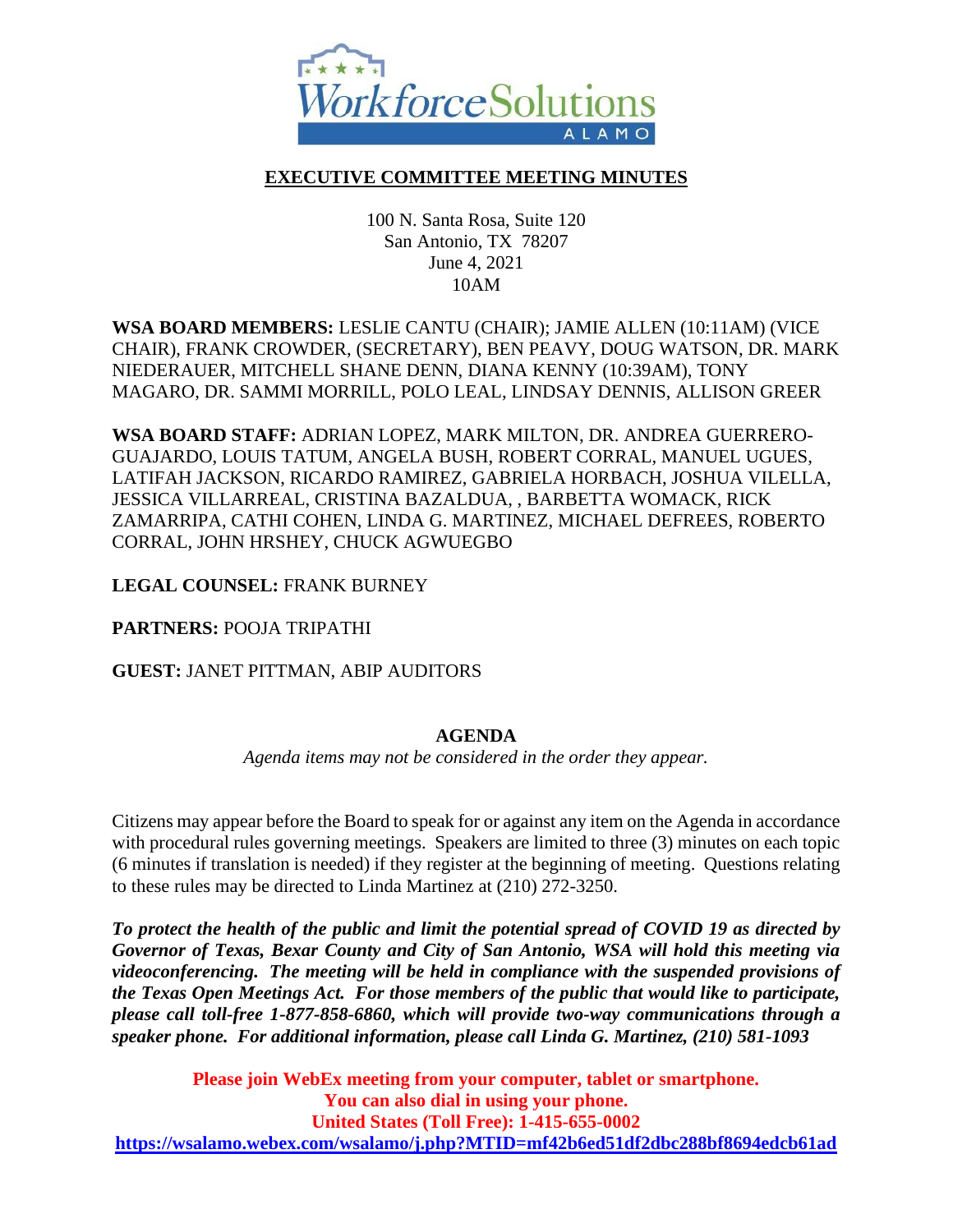# **Access Code: 146 478 2683**

**New to WebEx? Get the app now and be ready when your first meeting starts:**  <https://www.webex.com/>

**During the Public Comments portion of the meeting (Agenda Item 3), the Public may type their name into the chat box or unmute themselves and state their name. The meeting host will call each member of the public for comments, in the order their names were submitted.**

- I. CALL TO ORDER AND QUORUM DETERMINATION Presenter: Chair Leslie Cantu **At 10 a.m., Chair Cantu called the meeting to order. The roll was called, and a quorum was declared present**.
- II. DECLARATIONS OF CONFLICT OF INTEREST Presenter: Chair Leslie Cantu **There are no conflicts of interest.**
- III. PUBLIC COMMENT Presenter: Chair Leslie Cantu **There are no public comments.**

### IV. CONSENT AGENDA: (DISCUSSION AND POSSIBLE ACTION) Presenter: Chair Leslie Cantu

- a. Executive Committee Meeting Minutes March 19, 2021
- b. CC 11, C4 Policy
- c. CCS Contract
- d. CCQ Contract

**Upon motion by Board Member Mr. Frank Crowder and 2nd by Board Member Dr. Mark Niederauer, Executive Committee Meeting minutes, CC 11, C4 Policy, CCS Contract and CCQ Contract were approved. Committee unanimously approved motion carried.** 

V. AUDIT & FINANCE COMMITTEE (DISCUSSION AND POSSIBLE ACTION) Presenter: Mary Batch, Chair

Mr. Louis Tatum presented the Audit & Finance Committee items to the Executive Board in Mary Batch's absence.

- a. Financial Reports
	- o We currently have a draft of the audit that is being reviewed.
	- o Janet Pitman, out lead partner will be present and the Finance Committee and Board Meeting to address the audit.
	- o Financial reports through March 31, 2021, have been prepared for the fiscal year of
	- o October 1, 2020, through September 30, 2021, the straight-line expenditure benchmark is 50.00% of the budget. An analysis has been performed outlining Corporate and Facility Budgets, as well as the Grant Summary Report.
	- o **Corporate Expenditures**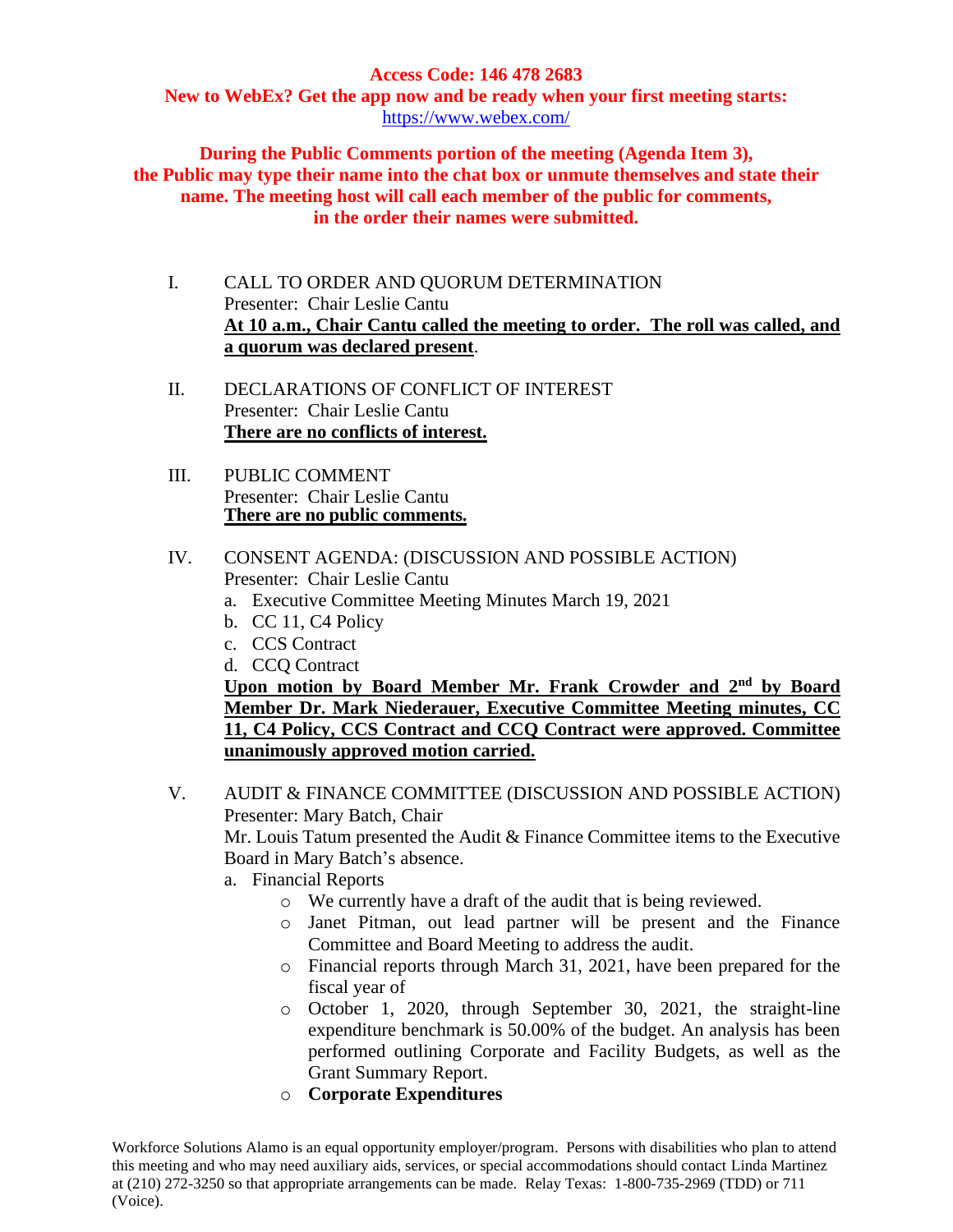- o Personnel is 6% underspent due to vacant positions, we expect to utilize this funding by filling the vacation positions before the end of the fiscal year.
- o Board Facility Cost are underspend by 5%. As of April 1, 2021, Child Care Quality staff have moved to Datapoint who have been previously housed at the board. The board will need to absorb these additional facility expenditures.
- o The insurance surplus is a result of savings on insurance deductibles. WSA budgets the full \$100,000 insurance deductible on an annual basis. In the current fiscal year, the board has expenditures of approximately \$20,000 related to this deductible.
- o Professional Services such as the Audit and Financial Monitoring are typical expended by the end of third quarter. Additionally, PEO expenditures will begin of May 2021.

### o **Grant Status**

- o TANF low expenditure rates.
- o REA estimated to return \$50,000. Achieved 92% expenditure rate.
- o SNAP TWC will be taking money back from the contract.
- o COVID 19 Lay Off Aversion Expenditures will occur before June 2021. Approximately \$200,000 will be used to support Child Care Centers with PPE supplies.
- o Rapid Response Funding was provided under COVID 19 and Rapid Response funding. COVID 19 Rapid Response Funding has been fully utilized. The board is on track to fully expend Rapid Response funding before the new allocation is released in July.
- o TIP for \$147,358 Hill Country Memorial funds were returned to TWC due to COVID 19 construction delays. TWC advised that Hill Country Memorial may reapply in the next grant cycle.
- o HDJT- Extension from TWC Granted to December 31, 2021.
- o SEAL- Recruitment for Employers and Participants is off to a great start based on current recruitment data. Last year this program was cancelled due to COVID-19.
- o Skills Development Fund COVID 19- WSA has requested a 90 day extension through September 30, 2021 to assist successful training participants with Job Placement.

# o **Upcoming Budget Amendment:**

- o Facilities- Seguin Furniture
- o Facilities- Floresville Renovation and Expansion of Space
- o Facilities- Marbach Lease Renewal
- o Facilities- Food Bank Initiative
- o TWC Reduction of SNAP- Available from TWC First of June
- o Adult Contractor- Additional WIOA Request
- b. Audit Update
	- o Ms. Janet Pittman, Auditor, ABIP provided the Executive Committee with an update on the audit.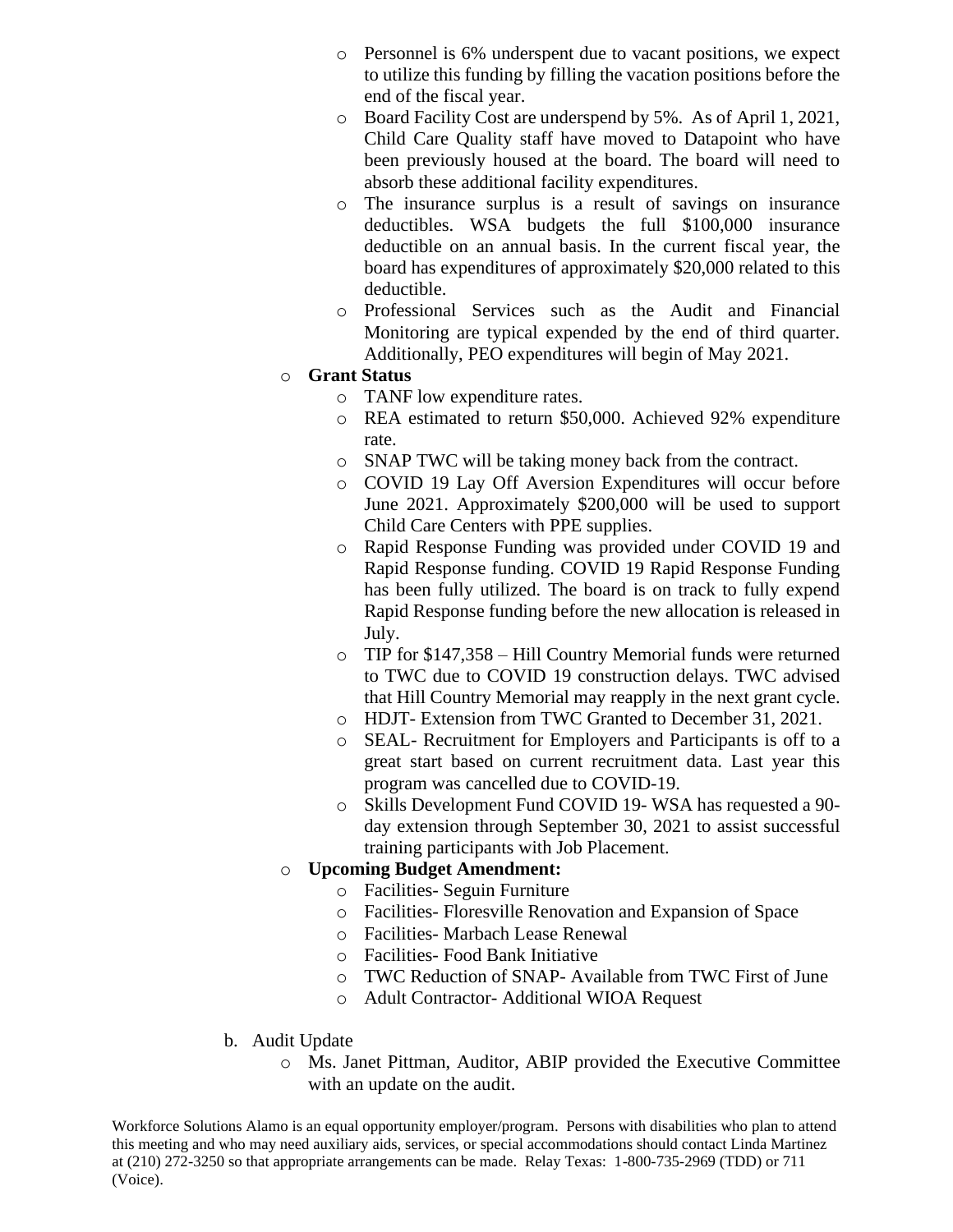o fiscal year ended September 30, 2020, has been performed and completed by ABIP, PC. ABIP has performed their audit in accordance with auditing standards generally accepted in the United States and the standards applicable to financial audits contained in Government Auditing Standards, issued by the Comptroller General of the United States and the Uniform Guidance. In performing the audit, they interviewed staff and observed processes to develop a risk assessment over the internal controls and develop audit procedures they feel necessary to provide evidence for their audit opinions.

## o **ABIP reports provided:**

- o Financial Audit Opinion *Unmodified (clean opinion)*
	- Established an audit approach based on risk assessment and tailored programs to guide the audit process for efficiency and completeness.
	- **•** Performed overall analytical reviews on account balances to aid in the extent of audit procedures needed to provide reasonable assurance over activity and account balances.
	- Reviewed and mailed AWS-prepared confirmations to related parties, legal counsel and financial institutions.
	- Reviewed approval processes over individual transactions and tested allowability for particular grant contract.
	- **•** Performed substantive procedures for the various financial statement account balances as of yearend including cash, accounts receivable, prepaid expenses, fixed assets, accounts payable, accrued liabilities, and deferred revenues.
	- Worked with management to assist in the preparation of the financial statement and ensure up to date disclosures are included.
	- **•** Prepare Report on Conduct of Audit for the fiscal year ended September 30, 2020.
- o Compliance Audits Child Care Development, Child Care Protective Services, and WIA/WIOA
	- **Established an audit approach based on risk assessment** and tailored programs to guide the audit process for efficiency and completeness.
	- **■** Interviewed staff pertinent to Child Care Development and Protective Services Funds (CCDF and CCPS Grants) and WIOA Funds to gain understanding of processes over disbursements, payroll and cash reimbursement processes.
	- Performed a risk assessment over the 14 compliance requirements over the CCDF, CCPS, and WIOA Grants and planned test of controls and compliance for each.
	- Sampled individual transactions for allowability with CCDF, CCPS, and WIOA Grants award and approvals by staff prior to payments to vendors.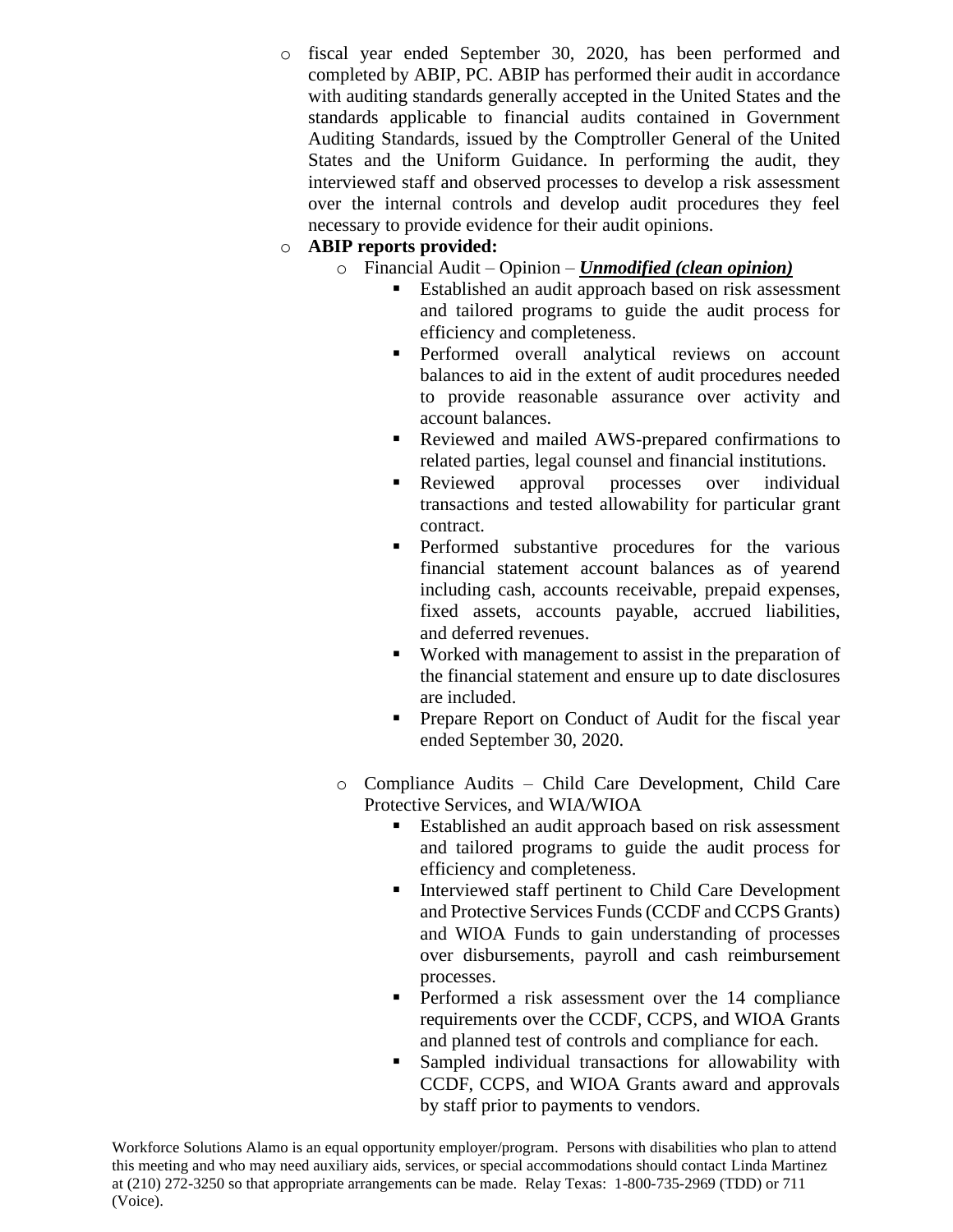- Sampled reimbursement draws (cash receipts) over allowable costs charged to the grants for proper approvals from staff and recording into the general ledger.
- **Exampleries Reviewed** completeness and accuracy of Texas Workforce Commission reporting compliance requirement over CCDF, CCPS, and WIOA Grants.
- o Ms. Pittman also discussed the ransomware attack. In July 2020, Alamo Workforce Development, Inc. dba Workforce Solutions - Alamo experienced a ransomware attack. As required by our professional standards we reviewed correspondence from Texas Workforce Commission along with the Corrective Action Plan and considered this information in planning and performing our financial and compliance audit for the fiscal year ended September 30, 2020. No additional comments or recommendations resulted from our review.
- o Chairwoman Cantu and Mr. Lopez both thanked the audit provider and the Fiscal Team for their diligent and hard work on completing the audit.
- o Mr. Lopez announced to the Executive Committee that Mr. Louis Tatum will continue working with WSA for a few more months as he prepares to retire. The CFO position will be posted within the next week.

# **Upon motion by Board Member Mr. Doug Watson and 2nd by Board Member Dr. Mark Niederauer, Executive Committee Meeting approved the Audit Report.**

- c. Goodwill Amendment #2
	- o Workforce Solutions Alamo ("WSA") and Goodwill Industries of San Antonio – Business Services ("Goodwill") entered a contract for Call Center Services. These services were in response to the CARES Program for Bexar County and the City of San Antonio. The contract commenced on October 20, 2020 and the value was not to exceed \$100,000.
	- o Amendment 1: was issued to change the contract end date to March 31, 2021 and increase the contract by \$66,000, which increased the contract value to \$166,000 in January 2021.This was due to unforeseen volume of services required.
	- o Amendment 2: was issued to change the contract end date to April 30, 2021 and increase the contract by an additional \$60,000, which increased the contract value to \$226,000 in April 2021. This was due to unforeseen volume of services required.
	- o Board Member Ben Peavy asked if there would be another amendment?
	- o Mr. Milton replied, no, additional amendment. **Upon motion by Board Member Dr. Mark Niederauer and 2nd Mr. Frank Crowder by Board Member, Executive Committee unanimously approved Goodwill Amendment #2 motion carried. Board Member Ms. Jamie Allen abstained from the vote.**
- d. Informal Contracts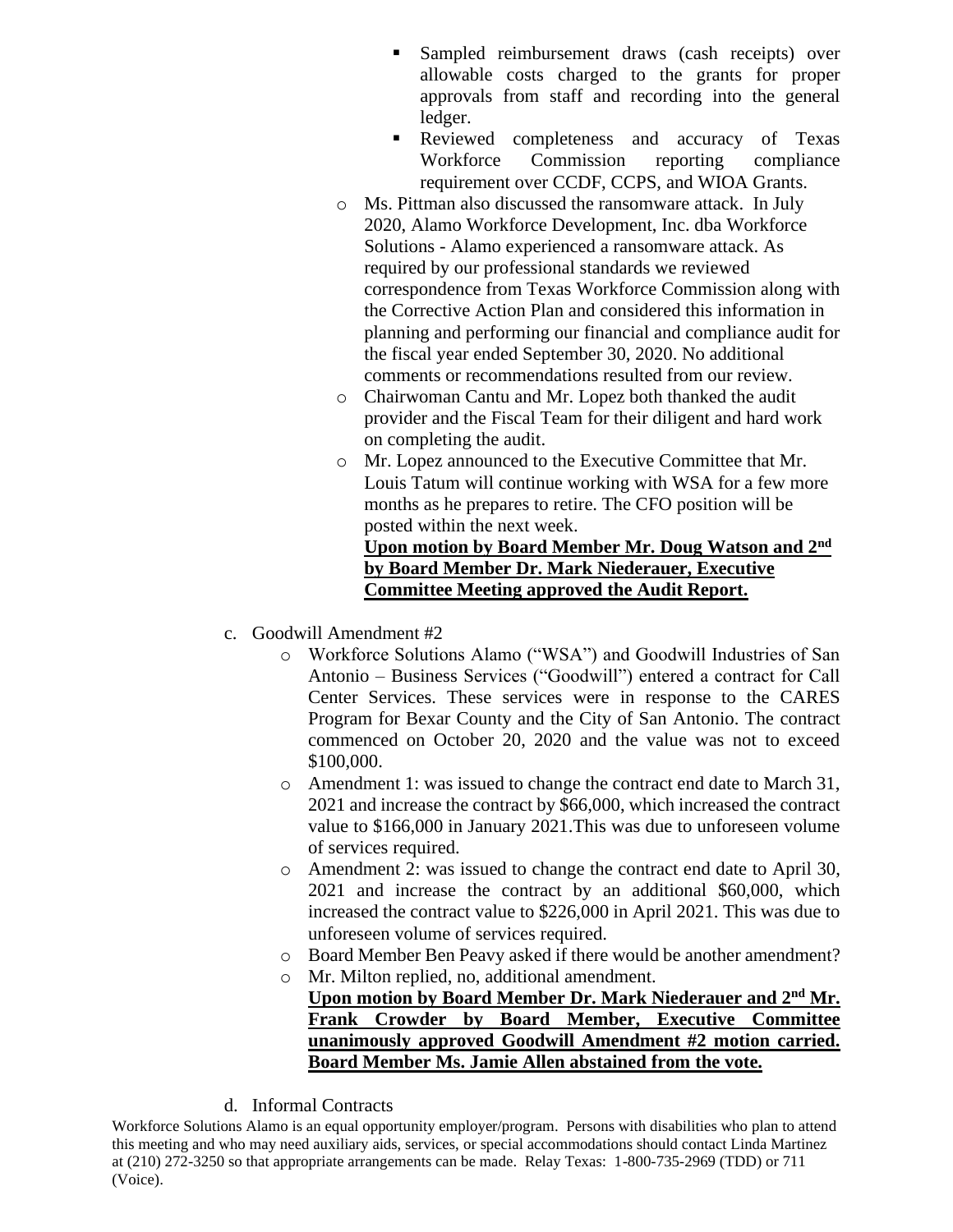- o Ms. Latifah Jackson, Director Contracts & Procurements gave an update to the Executive Committee on formal and informal contracts.
	- o Formal Contracts:
		- **EXECUTE:** Request for Proposal for Executive Coaching and Leadership Training. The selected vendor will provide one-on-one coaching the executive team, trainings to directors and managers, trainings to staff and a culture assessment. Proposals were due May 19th.
		- Request for Application for Proposal Evaluators. The three selected candidates will serve as Workforce Solutions Alamo (WSA) independent evaluators for the RFP for Management of CCS. Applications were due May 12th.
	- o Summer Earn and Learn (SEAL)
		- o Job Readiness for Summer and Earn Learning (SEAL): This contract is for SEAL participants to receive six hours of Job Readiness Training before they begin their work experience assignment. This contract was awarded to SA Trainers, LLC dba Partners in Progress. Contract Value \$80,000.
	- oReturn on Investment- Economic Modeling, LLC. (EMSI)
		- o Return on Investment Study. This study will measure the economic impacts generated by WSA's day-to-day activities in the local region (a.k.a. the "operational impact"). This contract was awarded to Economic Modeling, LLC (EMSI) for a onetime fee of \$20,000.
- o Electronic Procurement System Bonfire
	- o Purchasing has launched the utilization of electronic bidding which was authorized by the Board in December of 2020.
	- o Bonfire can establish a bidders list, issue solicitations, receive proposals, evaluate proposals, and post awards of contracts.
	- o Staff has updated the WSA website, sent out email notification to vendors and, are attending community engagements to further increased awareness of the new process.
	- o Procurement staff will still post solicitations on the Electronic Bids Daily (ESBD), which is the state's website.
- o Board Member Ben Peavy asked if review of Bonfire's security was evaluated and secure considering the cyber-attack.
- o Ms. Jackson said it is an external third-party website and work with only government entities. This was procured prior to Ms. Jackson's hire date and IT should have reviewed the security mechanisms. Ms. Jackson offered to obtain security document and provide to Executive Committee.
- o Board Member Jamie Allen indicated she is familiar with Bonfire and it is safe to use. Also agreed the security document would be helpful to have on file.
- VI. CHILD CARE COMMITTEE (DISCUSSION AND POSSIBLE ACTION) Presenter: Doug Watson, Chair
	- a. AVANCE Quality Child Care Matters Program Proposal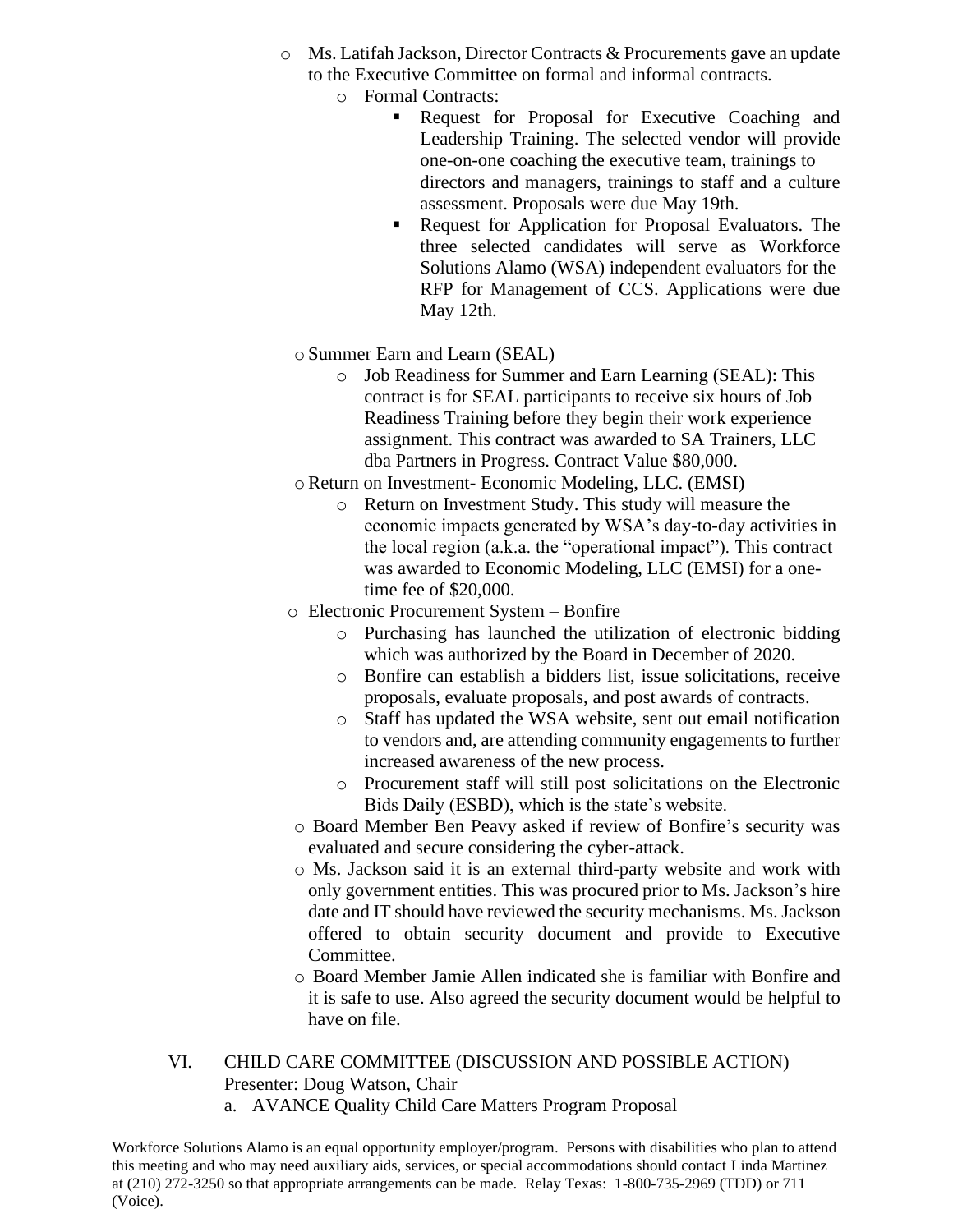- o AVANCE staff requested meeting with WSA and shared an unsolicited proposal for implementation of Quality Child Care Program for Alamo Board
- o Program seeks to increase supply & quality of home-based child-care providers in Alamo region
- o This would require formal procurement to determine cost of program
- o Child Care Committee provided guidance & direction to WSA
	- o Determine if there may be similar programs working with Home Providers
	- o Determined there is a need for increasing Home Providers and programs who can provide assistance with coaching/mentoring towards Quality
- o This is currently on hold.
- b. Child Care Performance Briefing
	- o During last Child Care committee meeting in Jan. 11, 2021, concern that Alamo board was not meeting and potential concerns of de- obligation
	- o WSA worked in collaboration with Child Care contractor, outlined strategic plan to increase enrollments
	- o Child Care contractor and Alamo Board were successful in meeting Performance goal outlined by TWC
	- o Goal was set at 95% and WSA exceeded goal, 95.34%
	- o 28 boards in TX, Alamo was 1 of only 5 that met performance
- c. TRS Certification Training Briefing
	- o TRS staff facing technology challenges with TRS certification course completion
	- o TWC aware of the issues
	- o Original timeline for resuming assessments was April and has been extended
	- o TRS staff will continue to work on completion of courses and await TWC guidance on assessments.
	- o Board member Doug Watson asked if there was a date for when the assessments would begin.
	- o Mrs. Jessica Villarreal, Director Child Care, stated TWC has not provided a date to resume assessments.
- d. Texas Mutual Grant Briefing
	- o WSA received \$75,000 COVID-19 Grant from TX Mutual
	- o Funds were awarded to centers to enhance outdoor learning environment
	- o 3-volunteer judges used matrix to select centers
	- o 20 Child Care Centers awarded
	- o \$2500 \$5000 was awarded to centers.
- o Mr. Watson asked if the funds had been sent out to centers.
- o Mrs. Villarreal stated selected centers have received the funds and now they are in the process of 'shopping' for their items.
- e. Layoff Aversion Grant Briefing
	- o During Executive Committee meeting on March 19th, briefing of financials showed reports through Jan. 31, 2021, and a line item for active grant reflected 0% expended for Child Care Centers
	- o Additional clarification was requested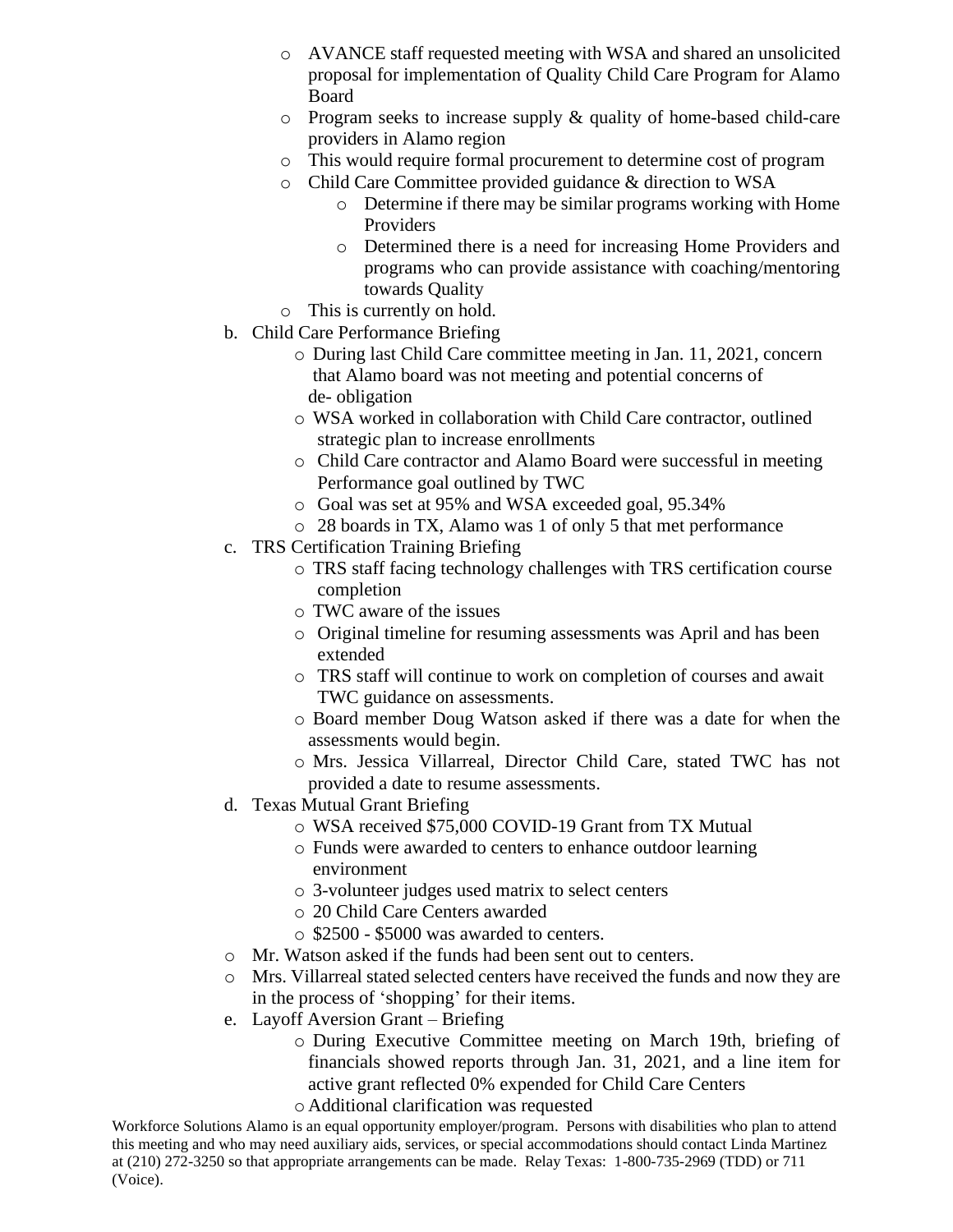- oRapid Relief: Lay off Aversion Grant is a \$190,000 COVID grant that is available to assist COVID Relief toward dislocated workers
- o Grant funds are to be used to assist small businesses impacted by COVID
	- WSA made decision to target Child Care Providers currently receiving 25% Enhanced Reimbursement Rates (ERR)
- o Provide support to help remain open and provide child-care services
	- Prevent additional layoffs and economic hardships
- o Funds to assist with PPE kits, equipment, and technology needs
	- Approximately \$1500 grant to each Child Care Center (small business employer)
- o Mr. Adrian Lopez confirmed this funding was not for child-care however WSA felt it was appropriate to be used for child-care due to the pandemic.
- o Mr. Doug Watson asked if funding has been released to centers.
- o Mr. Tatum stated funds have not been released to centers because an amendment to TWC was required since this was not on the contract. The process to expedite these funds is underway to spend the funding by June 30, 2021.
- o Mr. Doug Watson also asked if this was targeted to certain centers?
- o Ms. Angela Bush, Chief Accountant stated centers were required to complete an application and procurement followed.
- o Mr. Watson also asked how many centers were closed due to the pandemic?
- o Mrs. Villarreal stated staff is working on acquiring that information.
- f. Early Matters director & Hiring Staff Briefing
	- o Feb 16, 2021: Early Matters-Alamo hired an operations director, Ms. Liza Gomez
	- o Since Child Care Committee meeting: Early Matters has recently hired: Mr. Mark Larson, Early Matters Officer. Mr. Watson and Mrs. Villarreal will meet with Mr. Larson and provide an update to Child Care and the Child Care Committee. We are hoping to get a representative from Early Matters to be on the Child Care Committee
	- o Early Matters Quality Improvement Partnership goal is to strengthen the ecosystem by leading the Early Matters Quality Improvement Partnership team
		- Team includes: WSA, Pre-K 4 SA, United Way San Antonio, Bexar County
- VII. OVERSIGHT COMMITTEE REPORT (DISCUSSION AND POSSIBLE ACTION)

Presenter: Dr. Mark Niederauer, Chair

- a. Quality Assurance Briefing
	- o Mr. Ricardo Ramirez provided a briefing for the Executive Committee.

# **TWC Monitoring**

- oThere is nothing currently pending for TWC.
- o WSA is awaiting a schedule and dates for the annual monitoring will take be scheduled.
- oThis year will or may include the Board's Certification of our monitoring/quality assurance activities (which happens about every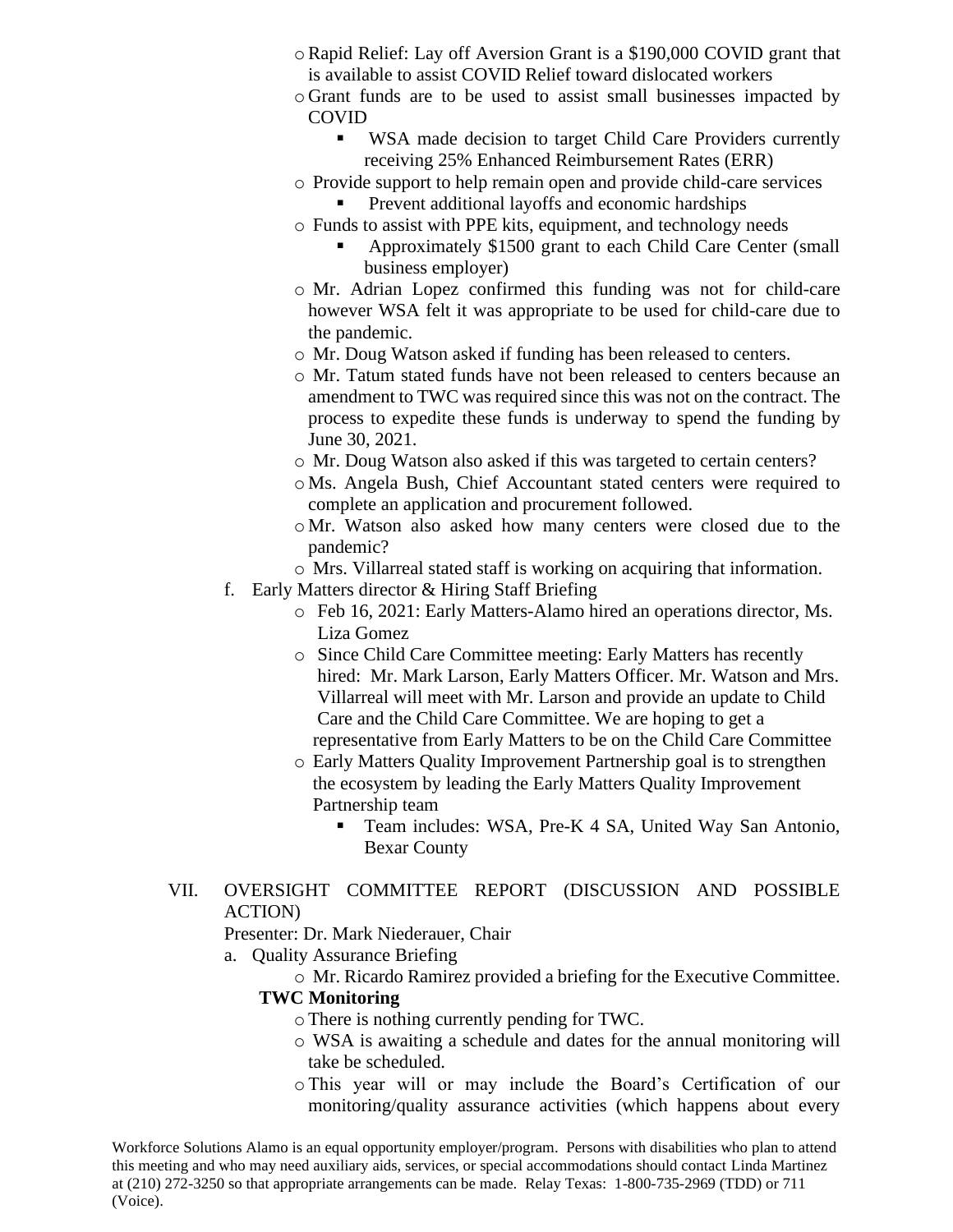two-to-three years). The Certification serves to validate that we are meeting monitoring and oversight requirements.

## **Financial Monitoring**

- oWe are currently focusing on the Fiscal Integrity reviews for the three sub-recipients/partners: C2 GPS, City of San Antonio, and SERCO. These will be used by the Board in July for contract initiation and contract renewal purposes.
- oWe are overlapping the Fiscal Integrity reviews with the Fiscal Monitoring – and these will be continued and completed after the Fiscal Integrity reviews are finalized.
- oThere are no issues to report at this time and things are moving forward as planned.
- o As a side note the Fiscal Monitoring for SERCO was extended to accommodate for the Fiscal Integrity reviews which needed to align with the Board's schedule.

### **External Program Monitoring**

- o The work of Ms. Christine Nguyen's (pronounced "Win") team is moving forward. Her team recently completed the Child Care Monitoring for the City of San Antonio and the results of the testing were outstanding. We congratulate the City and the Board staff for their efforts and hard work to achieve the highest levels of quality and compliance.
- o Ms. Nguyen will now continue her monitoring with the WIOA Youth for both the Rural area (for SERCO) and the Urban area (for C2 GPS). This project will begin as soon as the Fiscal Integrity reviews allow so that we do not 'over-burden' the partners with oversight functions.

#### **Internal Program Monitoring**

- o There are no issues that need to be reported at this time and things are moving forward according to schedule and budget, with some minor adjustments.
- o The internal monitoring, which is done by Board staff, is currently working on a draft for the SNAP (Food Stamps) and is expected to hold an Exit Conference with C2 GPS within the next couple of weeks to review preliminary outcomes.
- o The staff is also finalizing the testing of the Child Care Quality Initiatives, and a final report will also be completed within the next week or two.
- o They are also developing tools for two contracts, the Externship for Teachers and the SEAL for students with disabilities offered in collaboration with Vocational Rehabilitation. The testing of these contracts is scheduled to be completed in next couple of months.

#### **Board's Quality Assurance Team**

- o Staff is hiring a Fiscal Monitor and interviews for the position are currently underway.
- o The new team member will help build capacity related to financial obligations by providing additional internal oversight and increased support for our partners.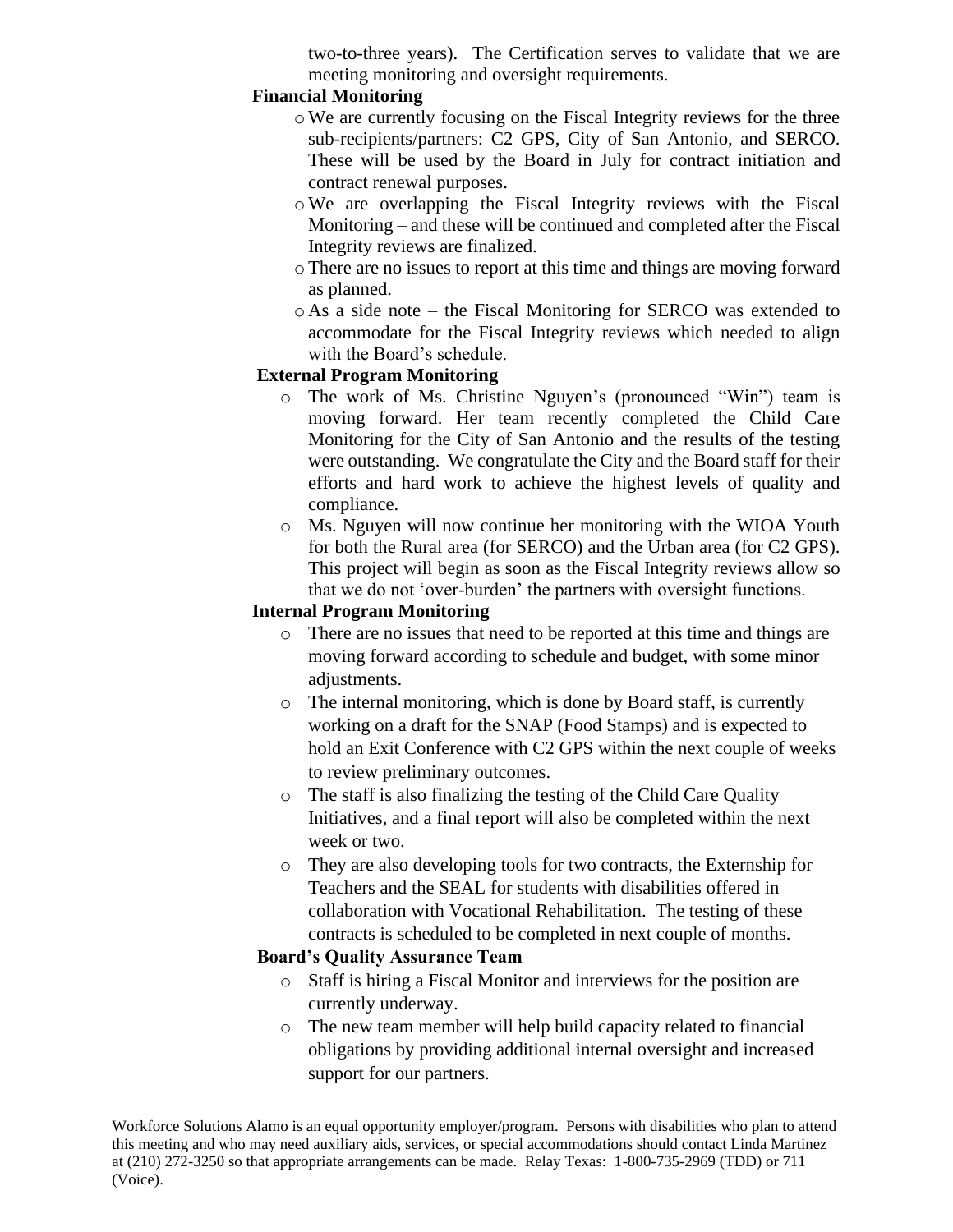- o This will be done by offering additional Technical Assistance and performing internal oversight of various financial functions and reporting requirements.
- b. Operational Updates
- c. Performance and Programs Reports
	- o Dr. Mark Niederauer provided the Executive Committee with highlights from the Oversight Committee.
	- o Centers remain open and operational with most staff being back in the facilities providing services in person. We are still providing virtual services to clients as well.
	- o We are keeping a close eye on our WIOA enrollment numbers. Enrollments are lower than projected, but funding is close to exhausted. The cost per participant is coming in high and we will be working with C2 to creatively serve more individuals in the WIOA pool.
	- o Bexar and COSA projects are in the final months at this point. Overall performance is ahead of schedule with the exception of OJT opportunities. We are working with C2 on their available funding for each initiative.
	- o Overall WSA performance is looking strong. All measures are being met or exceeded with the exception of WIOA earnings in the second quarter after exit.
	- o Childcare performance is at 97% (goal is 95%). This is up from 93% from the last report.
	- o We are working closely with C2 on their TANF expenditures plan as we are currently behind schedule for this time of year. C2 is working to bring these expenditures up and has a plan in place.
	- o Dr. Mark Niederauer deferred to Mr. Mark Milton to continue with program and operational updates.
	- o Mr. Milton informed the Executive Committee WSA is working with C2 Global to increase enrollments into the WIOA program. Currently slightly behind schedule but anticipate catch-up occurring in Q2 of 2021.
	- oTANF Expenditure rates are lower than the initial projections for this month in the performance period. TWC is not requiring clients to search for work and fewer employment activities are being conducted. Plan is in place to improve spend and staff are meeting weekly to discuss strategies. WSA is working closely with C2 and we some creative solutions.
	- o OJT has been a gap for WSA Trending well under target
	- o Individuals enrolling and completing training remains well ahead of goal.
	- o WSA has referred over 400 clients to project Quest.
	- o Expenditure rates are well ahead of projections.
	- $\circ$  Beginning March 1<sup>st</sup>, we will be focusing on no new participants and clearing our pipeline, training completion and job placement.
	- oWSA is pursuing two new Skills Development Grants Boeing and Lonestar National Bank at approximately \$500,000 total to train and upskill workers in these populations. Jobs and Education for Texans,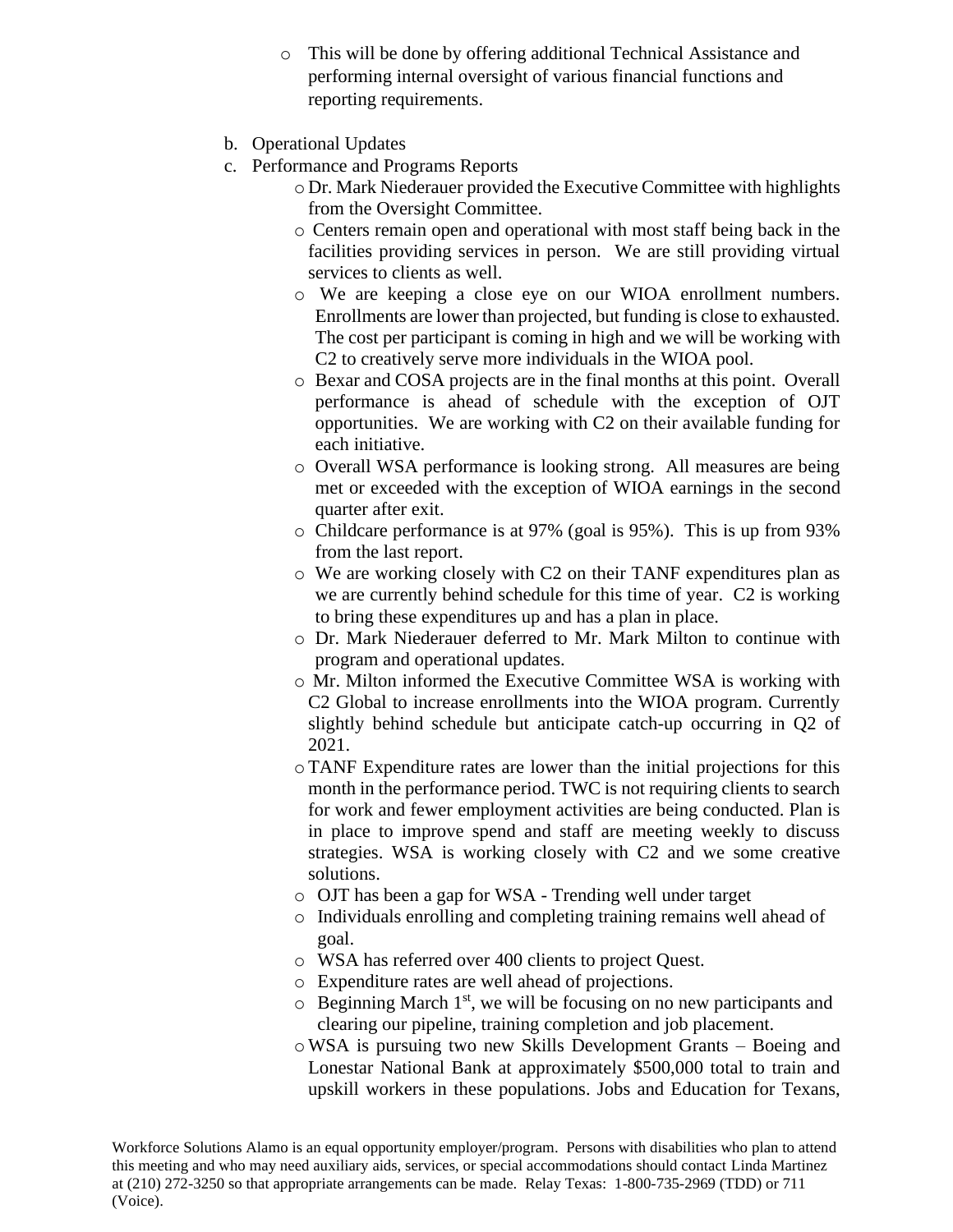(JET) grants with Boerne, Ingram, and Southside Independent School Districts have been executed.

- o Boerne ISD CTE program to secure funding to purchase IT equipment to train 100+ HS students annually in Security Analysts, CISCO, and CompTIA, (\$101,000)
- o Ingram ISD CTE program to secure funding to purchase equipment to train 80+ HS students annually in Welding and related occupations. (\$91,000)
- o Southside ISD CTE program to secure funding to purchase equipment to train 100+ HS students annually in Welding and related occupations. (\$83,000)
- o Mr. Milton also highlighted three success stories.
	- o WIOA Adult: "Mark" 23 years-experience in a non-growth occupation; Completed Pre-employment Skills Training;
	- o Obtained CDL with WIOA funding; Gained employment as a truck driver.
	- o TANF/Choices: "Nakiera" Unemployed upon entry into WSA; Obtained financial resources and supportive services;
	- o Obtained Child Care for her 3 kids; Attended JRT and Work Experience; Got a FT job w/Wal-Mart w/benefits
	- o WIOA Dislocated Worker "Martha" Laid off from previous job of 5 years; Utilized WIOA to help with skills upgrading and support services; Attended training for Certified Business Accounting Specialist; Completed successfully with honors!
	- o Child Care is trending at 97% for children served (goal is 95%) and are on track for the month.
	- o WSA is currently ranked in the top 4 of state performers.
	- o Board Member Ms. Jamie Allen asked for the meaning of 'Jobs Created to Fill Rate' on the Sector Base Model chart.
	- o Mr. Milton explained that would be the overall jobs created and how many are filled by particular programs. It is low however and the goal is to place as many people into that particular sector.
	- o Board Member Dr. Sammi Morrill recommended a measurement of the industry recognized certification earned.
	- o Mr. Lopez added Alamo Board is 95% performance compared to other large boards.
	- o Board Member Mr. Ben Peavy asked if thought has been give to how will be providing services now that people will be returning to the office. Will we continue the virtual option and/or will we provide in-person services?
	- o Mr. Milton stated WSA will use what we learned during the pandemic to our advantage. For example, completing an application and signing via DocuSign, a tool that we never used before. We are working thru the processes. It will be a hybrid.

Workforce Solutions Alamo is an equal opportunity employer/program. Persons with disabilities who plan to attend this meeting and who may need auxiliary aids, services, or special accommodations should contact Linda Martinez at (210) 272-3250 so that appropriate arrangements can be made. Relay Texas: 1-800-735-2969 (TDD) or 711 (Voice).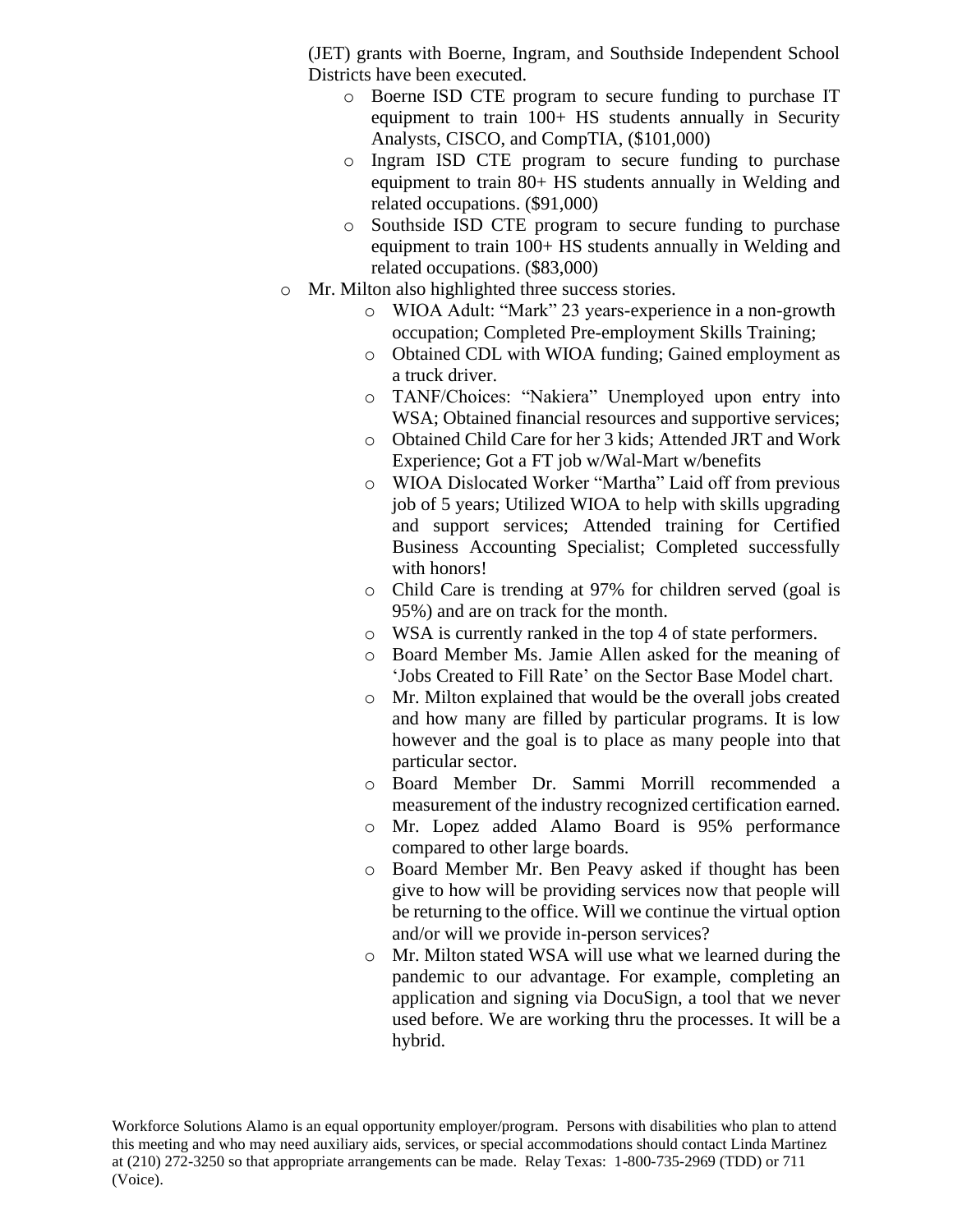- VIII. STRATEGIC COMMITTEE REPORT (DISCUSSION AND POSSIBLE ACTION)
	- Presenter: Eric Cooper, Chair
	- o Chairwoman Cantu asked Dr. Andrea Guerrero-Guajardo to present for Board Member Eric Cooper.
	- o Ms. Latifah Jackson provided the facilities updates to the Executive Committee.
		- a. Marbach Location
			- o WSA has signed a one-year lease renewal.
			- o We will continue to search for a location and incorporate TWC's
			- Vocational Rehabilitation staff in the new location
		- b. Floresville Location
			- o We are currently paying rent on a month-to-month basis.
			- o The current location is not in a desirable location that had easy visibility to the public. The board is currently in the holdover period for the lease in Floresville which expired on December 31, 2020. WSA has researched potentially feasible options to provide a high-quality workforce center near the current location.
			- o Additional options in the area were procured but do not provide the amount of space or parking that is conducive to operating a high-quality workforce center. A summary of additional options procured is available upon request.
			- o The landlord has offered to renovate the space as needed by WSA.
			- o Legal Counsel Frank Burney asked if the local Chief Elected Official (CEO) has been notified of the re-location. Mr. Lopez stated yes, the Judge has been notified and approves of the move.
			- o Discussion and possible action to authorize the WSA Chief Executive Officer to execute a new lease agreement with McBride Thuney Enterprises.
			- o Legal Counsel Frank Burney asked how long is the lease. Ms. Jackson replied, the lease will be for five years.

**Upon motion by Board Member Mr. Doug Watson and 2nd by Board Member Mr. Mitchell Shane Denn, Executive Committee unanimously approved WSA Chief Executive Officer to execute Floresville new lease agreement.**

- c. San Antonio Foodbank
	- o WSA and the Foodbank are currently in negotiations to offer integrated services. The two entities service the same clients, and this collaboration would benefit the client as a one stop center. WSA is proposing a small staff and a resource center for the campus.
- d. Update Local Plan Implementation
	- o Dr. Andrea Guerrero-Guajardo presented the implementation of the Local Plan and the next steps.
	- oBoard staff and service provider teams have begun working sessions focused on data collections essential to the planning phase of implementation including existing partnerships with employers, education and training partners, or other agencies that should be represented in the model. The work plan includes specific steps toward development of the Sector-Based Partnership model including dissemination of economic and workforce analysis detailing target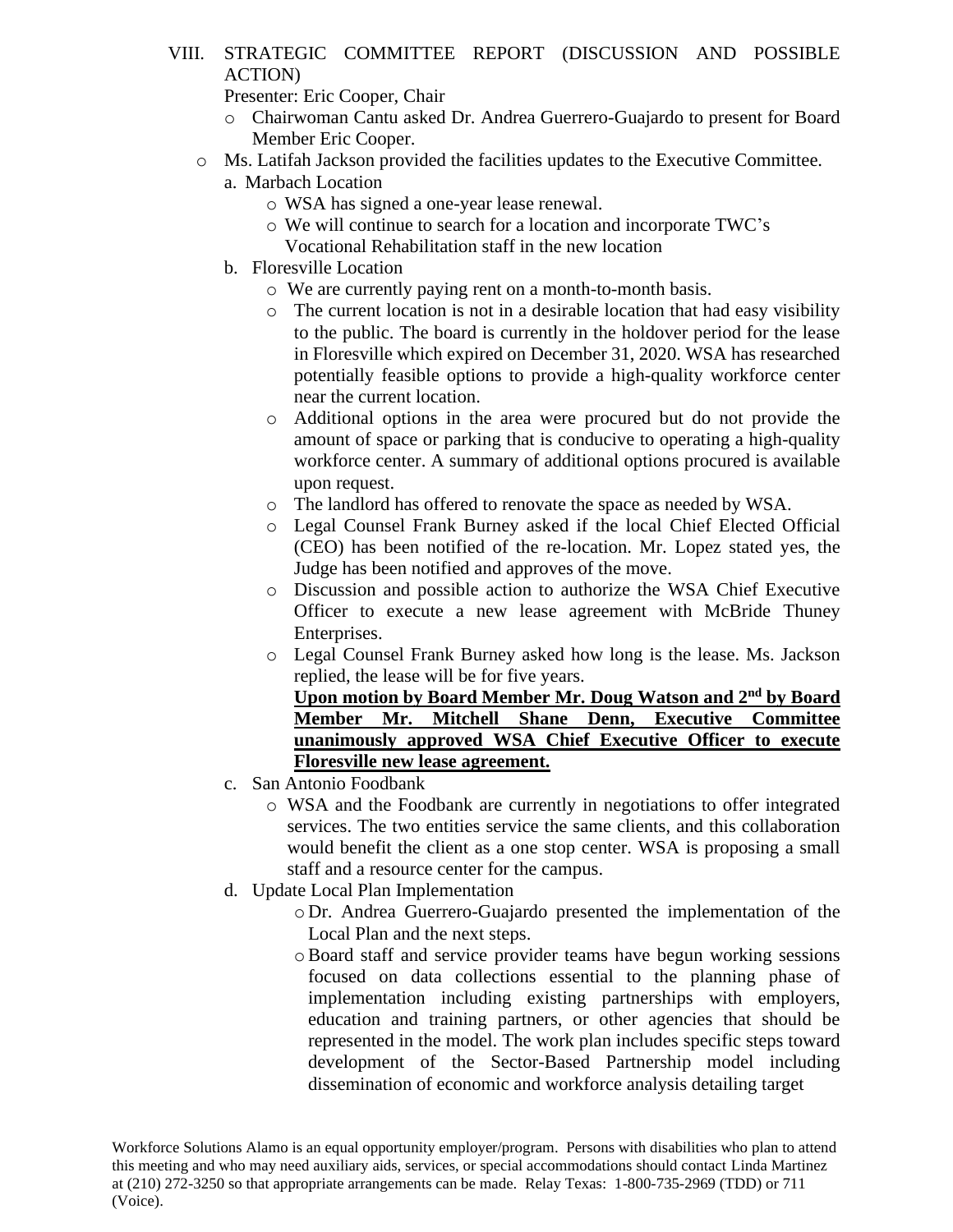- o sectors, industries, and occupations, development of expertise of WSA team and embedding sector-based concepts existing work, and the development data indicators, associated activities, and outcome metrics. o Step 1:
	- Economic and workforce analysis to define target sectors, industries, and occupations
	- $\blacksquare$  Establish WSA as a convener
- o Dissemination of the WSA vision across sectors
- o Step 2: Develop expertise of WSA team and embed SB theories into existing work
	- BSU Reorganization
	- Program Talent Pipelines
- o Step 3:
	- **•** Develop data indicators, associated activities, and outcome metrics
	- **•** IT/Cybersecurity pilot
- o Step 4: Launch Meeting/Execution
	- Engage business leaders and key stakeholders
	- Affirm shared priorities
	- Business leaders and key stakeholders commit to specific next steps
	- Create space for non-employer organizations to identify roles in the model
	- Distribution of executive summary and create plan for continued engagement
- o Step 5: Sustainability
- oCompanies/employers, education and training partners, workforce and economic developers recognize value of sector-based partnerships as an opportunity for:
	- Collective solutions and shared costs
	- Expedited understanding of industry needs and career pathways
	- Access to data and other resources
- o Ongoing evaluation and assessment, reaffirmation of the shared priorities, and 2-year Local Plan modification.
- e. Status of Procurement Diversity Policy (SMWVBE)
	- o Ms. Latifah Jackson provided the Executive Committee with information to adopt the proposed changes to the Procurement Policy.
	- oThe goals of the SMWVBE Program would be encourage Small, Minority, Women and/or Veteran Owned Business to participate in the competitive bid processes for all goods and services procured by the WSA.
	- oThe objective is to increase business opportunities and to stimulate economic growth while considering diversity. The SMWVBE Program assures that qualified, certified SMWVBE vendors are considered and utilized in the procurement of all goods and services.
	- oThe high-level proposed changes of the policy are:
		- Solicit to a minimum of 2 SMWVBEs for any purchase \$3,000 or greater.
		- Join the South Central Texas Regional Certification Agency (SCTRCA). The SCTRCA has a MOU with the state that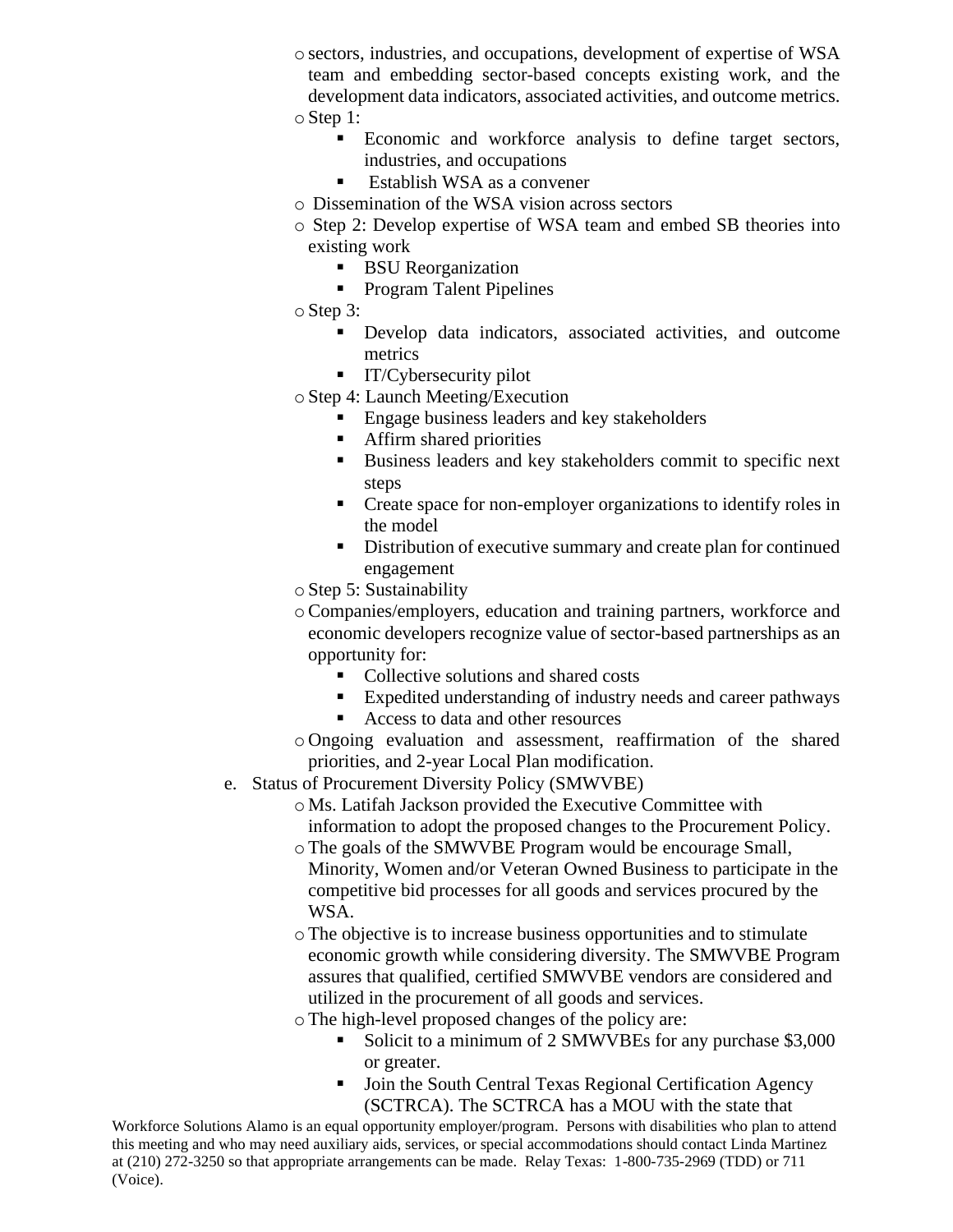accepts its certified vendors as HUBs on the Comptroller Website.

- Participate in outreach efforts to the SMWVBE Community
- oThe Texas Workforce Commission has adopted the State's expenditure goals as its own.
- oWSA spending for October 2020 to April 2021 was 36.5%.
- f. Procurement Policy Revision

SMWVBE Report

# **Upon motion by Board Member Mr. Frank Crowder and 2nd by Board Member Mr. Doug Watson, Executive Committee unanimously approved the revisions to the policy.**

# IX. CEO REPORT

Presenter: Adrian Lopez, CEO

- a. Unemployment Claims & Responses
	- o This report is based on 332,273 total unique claimants filing a claim from 03/01/2020 through 05/08/2021. Weekly claims show the following breakdown:
		- Active Claimants: 328,397
		- Returned to Work: 260,670
		- 44.3% Reemployed
	- o About 17.0% of the 121,864 Claimants recorded this year have returned to Work.
	- o Averaging around 27,000 claims for the previous three months have been high. Unemployment claims are still high.
- b. PEO Go-Live Date May 8, 2021
	- oWSA Board Staff has transitioned to PEO and first payroll ran last week.
	- o HR issue arose and PEO stepped up and was very professional.
- c. Staff Returning to Office/Centers
	- oWe are updating our policies and working with PEO to ensure questions are addressed from staff. We will begin within three-four weeks a staggered schedule and within a few weeks provide staff to return to office date.
- d. Employer Events
	- o Held vaccination clinics at Datapoint for both staff and clients.
	- oWe held Seguin job fair and had the W.O.W. bus equipped computers
	- oThe W.O.W. bus is available if Board Members have job fairs at their locations.
- e. Success Stories
- f. Marketing & Media Update- Cristina Bazaldua
	- oCristina Bazaldua, Director Public and Government Relations provided information to the Executive Committee on the continuous progress of marketing and communications.
	- $\circ$  Rating is at 4.5 In January it was at 2.8.
	- o Social Media Engagement has increased Anywhere from 300 up to 2000 views (per day)
		- Posts include more than Job Fair information
		- Facebook: 5,814 Followers (+164 From March 2021)
		- Instagram: 755 Followers (+43 From March 2021)
		- LinkedIn: 700 Followers (+56 From March 2021)